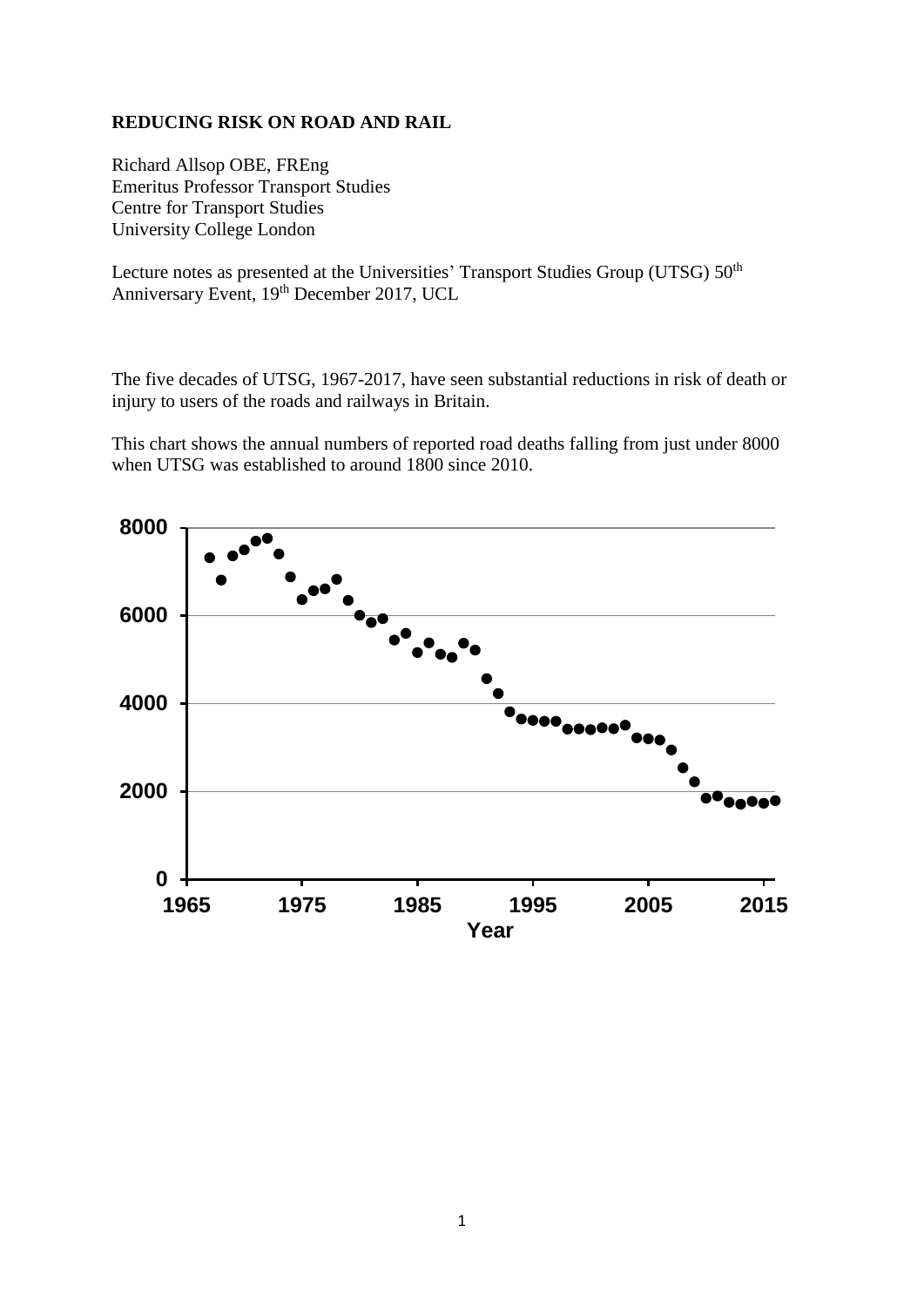This one shows the number of fatal main line train accidents per billion train-km falling from about 12 just after the end of steam traction in the 1960s to around 0.5 in recent years.



(I've credited my colleague Andrew Evans with this chart because it is taken directly from his annual paper on the subject of the particular category of railway accidents known as train accidents – and I shall shortly refer to Reuben Smeed as the founder of UTSG, but otherwise I have decided in the interests of fairness not to mention any names in this short overview.)

UTSG does not claim all the credit for these improvements of course, but we can confidently claim to have contributed to them, and I will try to outline how our contribution has developed and how we are placed to keep helping to address fresh and ongoing challenges in transport safety in the years to come.

When UTSG began in 1967, most of those concerned with road safety were challenged by Reuben Smeed's memorable paper of 1965, estimating in some detail that two-thirds of deaths then occurring on the roads of countries like Britain were preventable by the application of existing knowledge – something that was achieved in aggregate in GB in 2008. A few universities were making substantial contributions to that knowledge in 1967, and their number was set to grow. Growth in academic involvement in rail safety research was also to come, but rather later and in rather different ways.

So I'll begin on the roads. In the late 1960s, use of cars had been increasing rapidly for a decade and a half, and with it the numbers of road deaths and injuries had been rising disturbingly.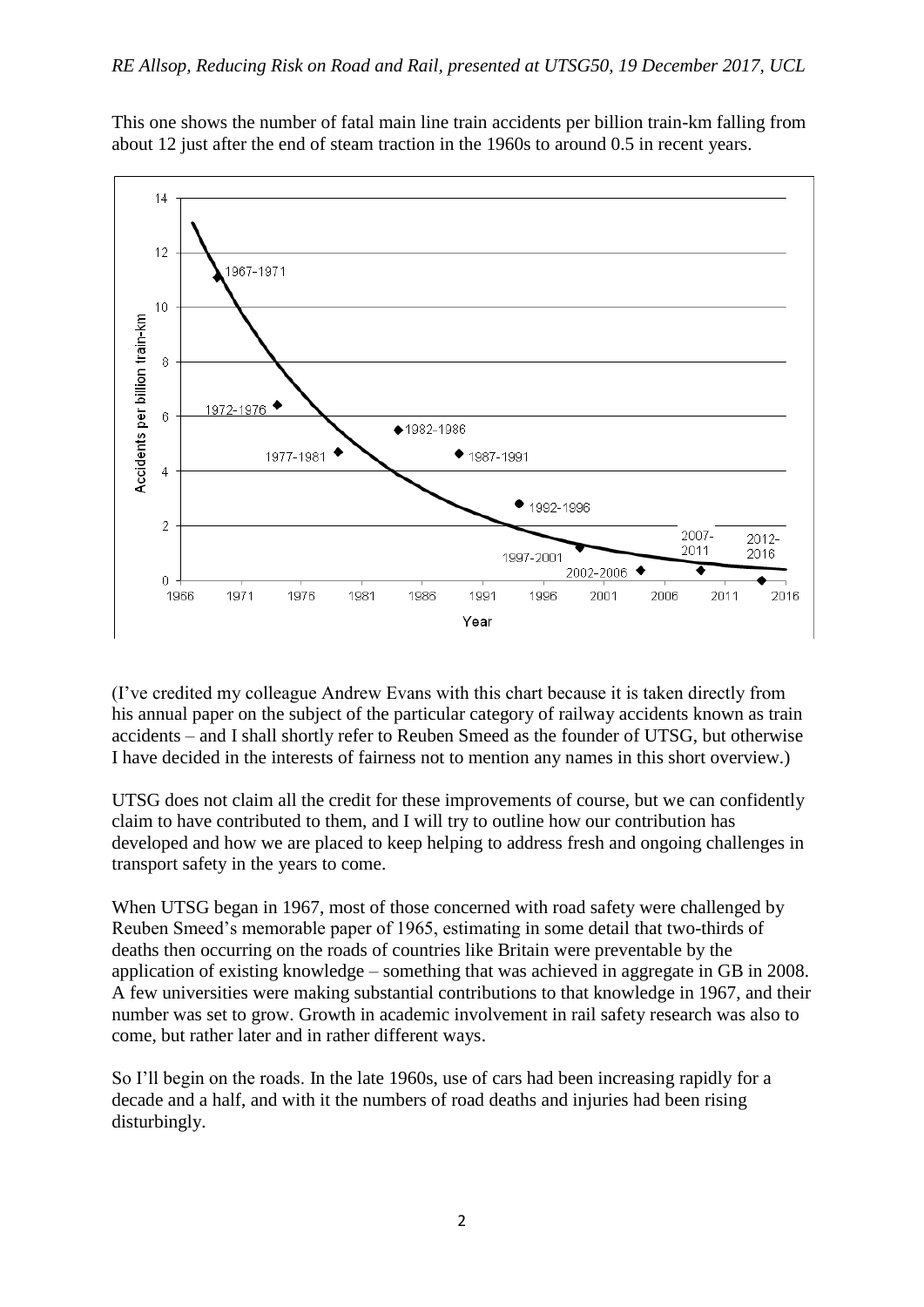At least two universities were providing fundamental understanding of the mechanics and biomechanics of injury in collisions involving road vehicles = injury both to their occupants and to people struck by them.

A notable example from the 1970s is the graph showing how the probability of death for a pedestrian struck by a vehicle increases with the speed of impact, a graph which served the world for 30 years before it was substantially confirmed by more recent studies and statistical method.

In those days, by the way, the numbers of road deaths and injuries were so stark that the focus of road safety research was clearly upon casualty reduction, and the events that gave rise to them, being largely unintended, were simply called accidents. The subtle semantics of today's debates about safety were yet to come.

Growth in the number of universities actively engaged in road safety research was fostered first by constructive relations with the RRL, soon to be TRRL and later TRL Ltd, and subsequently by an intervention by the DfT's predecessor to encourage more behavioural psychologists in universities to contribute to the effort, and by a decade of initiatives by the AA Foundation for Road Safety Research.

One notable example from the 1970s is on-the-spot studies of car collisions, which have continued under various names to this day, usually involving joint working by a university and the RRL successor. These costly but invaluable studies have continued to this day to identify vehicle-related, road environment-related and road user-related factors that contribute to collisions and resulting injury and thus to inform casualty-reducing policies in all three areas. It was thus a British university that led the recent European project DaCoTA in producing a common protocol to enable synergy between expensive studies of this kind across Europe. It is evidence from such studies, combined with that from controlled crash testing and with biomechanical understanding, that has led to the occupant protection built into cars that we all now take for granted, and the steps towards counterpart protection for struck pedestrians and cyclists that a reluctant industry is being gradually persuaded to take.

Another early example of university-TRRL collaboration was the innovative estimation from observations at large numbers of road junctions of empirical statistical relationships between the annual numbers of collisions at the individual junctions, the annual traffic flows and various design features of the junctions. Knowledge of such relationships has enabled numbers of collisions to be reduced at many junctions down the years through minor changes in design either during construction or by adaptation in the course of maintenance or other road works. A recent European review study shows how this statistical technique has broadened its scope and spread round the world in the intervening decades.

By the late 1970s the road safety engineering technique of low-cost treatment to reduce collisions at high-risk sites identified by clusters of recorded collisions had become recognised as highly effective in casualty reduction.

A further important example of collaboration, this time between TRRL and two universities, was to demonstrate how this approach could be extended from addressing clusters of collisions to addressing collisions across whole urban areas of mixed development (other than town centres, for which different approaches were being developed). This extension was achieved through a decade-long full-scale statistically controlled demonstration in five towns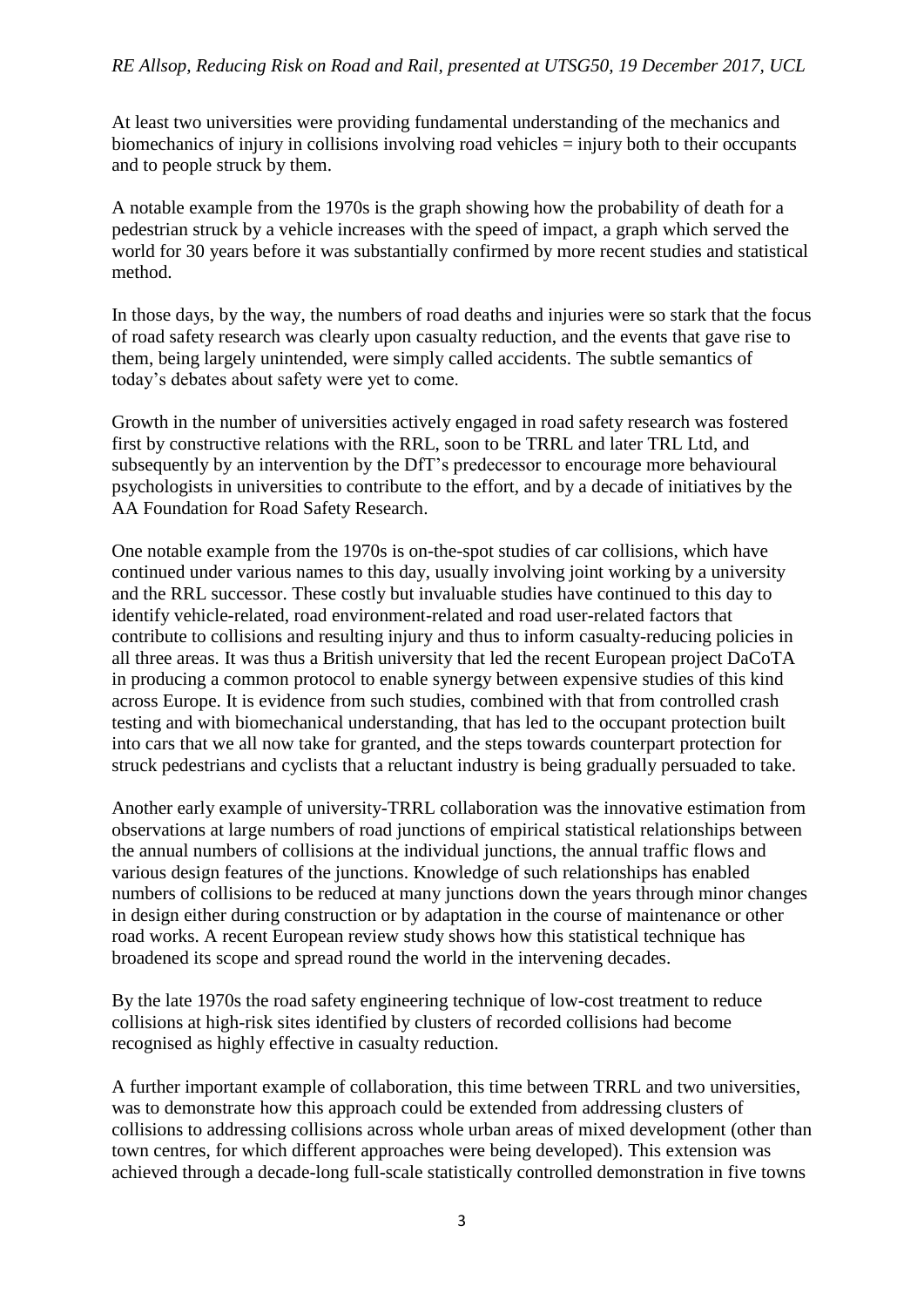and, helped by counterpart experience across Europe, has led to the established technique known as urban safety management.

In the meantime, estimation of the casualty-reducing effect of treatment of clusters of collisions had been identified, initially by a statistician in Canada early in the 1980s, as being affected by the longstanding statistical phenomenon of regression to the mean. In a timely initiative by one UTSG university, the Canadian expert gave an invited seminar over here and the topic was taken up in this country, first by that university and subsequently by one or two others. Once again, the outcome has been longstanding, but in this case it has been mixed. Widespread understanding of the reality of regression to the mean and its relevance to appraisal in road safety has been accompanied on the one hand by slowness to act on this understanding and on the other by various misapprehensions: in some circles that its effect can be allowed for readily, and in others about the practicalities of applying one of the methods of doing so. Universities are still active in seeking to use modern computing power to allow more effectively for the undoubted phenomenon of regression to the mean.

By the time of the formulation of urban safety management, the context of debate about road safety was broadening in a number of ways – a process to which academics concerned with safety contributed actively. We were, for example, already getting to know colleagues in public health research, anticipating today's recognition of important links between policies for local transport and local public health. Managing road traffic to reduce casualties came to be seen as part of a general managed reduction of intrusiveness of vehicular traffic which, following our German colleagues, we came to call traffic calming. This in turn has more recently come to be seen as part of a still wider concern for the quality of the public realm.

Incidents that used to be called accidents are now usually called collisions (or, unduly melodramatically in my view, crashes) in deference to those who see the word *accident* as implying beyond the scope of prevention.

Again, it has come to be recognised that death and injury are not the only adverse consequences of risk on the roads: people may, for example, feel restricted in where they can safely walk, and thus restricted in important choices in life. Danger reduction thus came to be advocated as a wider objective than casualty reduction – a change of emphasis that has become steadily more apposite as numbers of casualties have been reduced substantially.

Attachment of monetary values to actions to reduce numbers of road collisions or casualties had begun in earnest in the 1960s, but by the 1980s there was increasing concern about the arbitrariness of the component values attached to associated reductions in pain, grief and suffering. This issue was made relevant also to rail safety by the pathbreaking retirement speech of a chief signalling engineer when he recognised that the fact that a safety measure would prevent some accidents should not by itself justify its implementation: instead, the benefits of prevention should be compared with the cost of implementation. This speech led indirectly to a university pilot study of the potential accident-reducing effect of two particular signalling modifications.

Much more important though, is academic work by determined researchers in at least two universities on the estimation of people's willingness to pay for small reductions in risk to large populations that would prevent the deaths of, or injury to, some number of unidentifiable individuals. That work became and has remained highly relevant to the economic appraisal of safety measures on both road and rail. The work had a substantial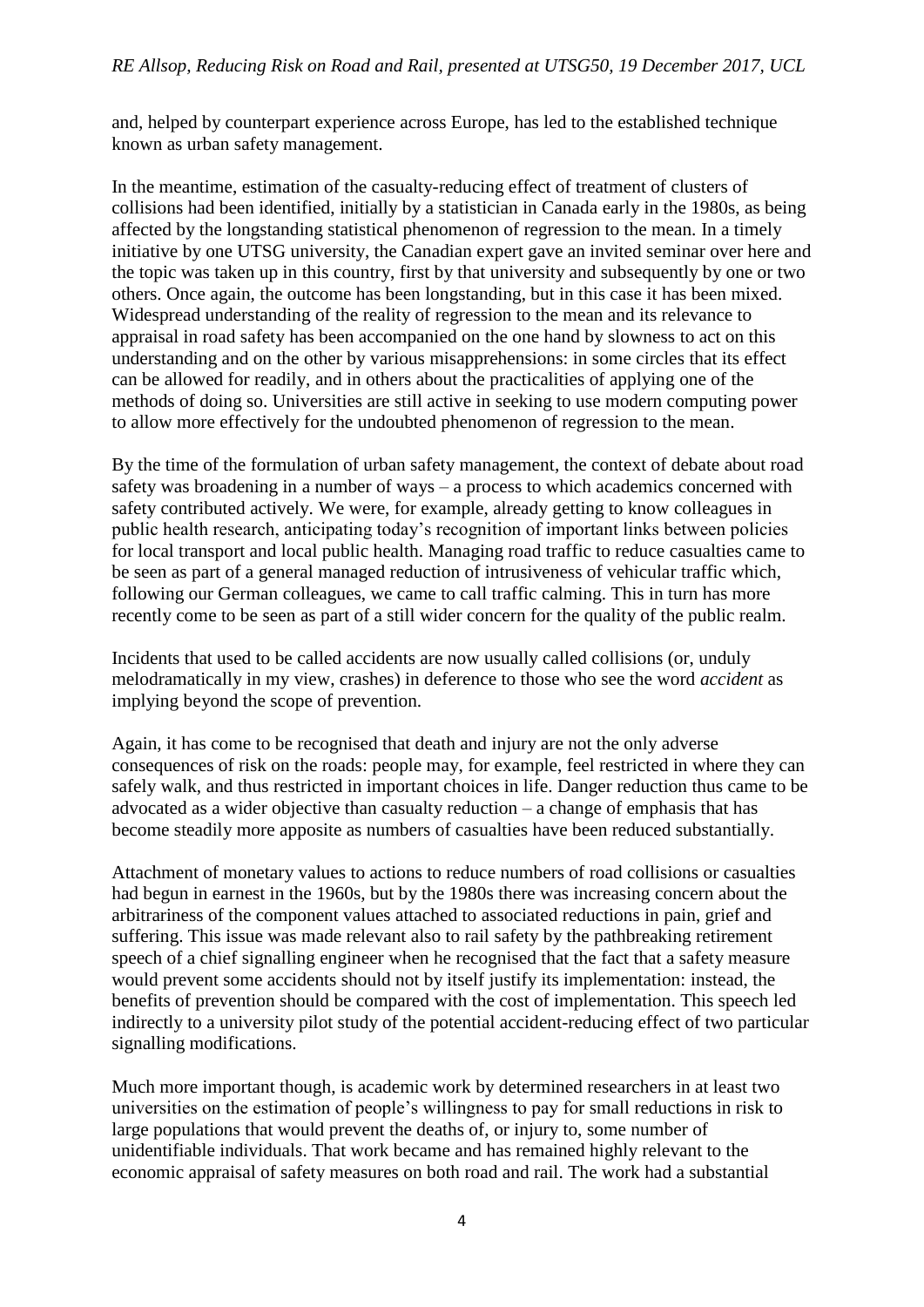## *RE Allsop, Reducing Risk on Road and Rail, presented at UTSG50, 19 December 2017, UCL*

influence on the crucial decision by the DfT's predecessor to adopt willingness-to-pay values in the evaluation of road safety measures, with consequent step changes in the values attributed to prevention of collisions and casualties. The values adopted have since evolved only slightly over time, and have been shown to sit comfortably within the broad consensus of valuations adopted in those European countries that have chosen the willingness-to-pay approach. In due course the work of these researchers also helped in a process of reconciliation of values of prevention used in appraisal of safety measures on roads and railways in Britain.

Growth in university research on rail safety has stemmed from several influences: increased public concern stemming from major accidents from the mid-1980s through into the 1990s, steps towards harmonisation and reform of railway operation across Europe, privatisation of railways in Britain, and a consequential opening of the rail industry to greater commercial participation. These combined to lead to a Research Council initiative for funding of rail research in some specific universities and more recently to formation of the Rail Research UK Association, open to all UK universities.

Work beginning in the early 1990s on trends in main-line railway safety in Britain has led to an independent annual statistical assessment alongside the official one, and an internationally respected complementary annual assessment for Europe. That independent assessment for Britain provided helpful reassurance when a leading playwright was given the stage of the National Theatre to help spread gloom and despondency, misplaced as it turned out, that privatisation might have jeopardised rail safety. At that juncture, a government assessment that all was probably well would just have evoked the proverbial Mandy Rice-Davies response. In another long-term study of trends, comparison of numbers of deaths on level crossings with numbers of other deaths on the railways shows deaths at level crossings to have formed a rising proportion of the total, and work on this here in Britain is contributing to a Europe-wide approach to the issue.

Comparison of economic appraisal procedures for implementation of safety measures on rail and road here in Britain has found them to be broadly consistent.

Work on this in the 1990s revealed generally low cost-effectiveness for measures to protect trains from the consequences of signals being passed at danger. This finding helped influence to be exerted against widespread pressure for what would very probably have been ill-advised investment in one particular train protection system on Britain's railways. Support for investment in another system providing greater safety benefits at a comparable cost eventually prevailed.

Alongside research into the economics of rail safety, the formation of the Rail Research UK Association, led our universities to identify many areas of their capabilities as being relevant to railways. Among a range of such capabilities that are relevant to rail safety in particular are many concerned with the health of structures or the stability of slopes, and a wide variety of others ranging from cyber-security through many technical specialisms to human factors in the operation and management of railways. There are already signs of these capabilities finding application to rail safety in practice, but time is needed to tell what pattern of academic involvement in rail safety is emerging.

Returning to the roads, I have already given early and ongoing examples of university research related to the safety of road vehicles and the road environment. Concerning road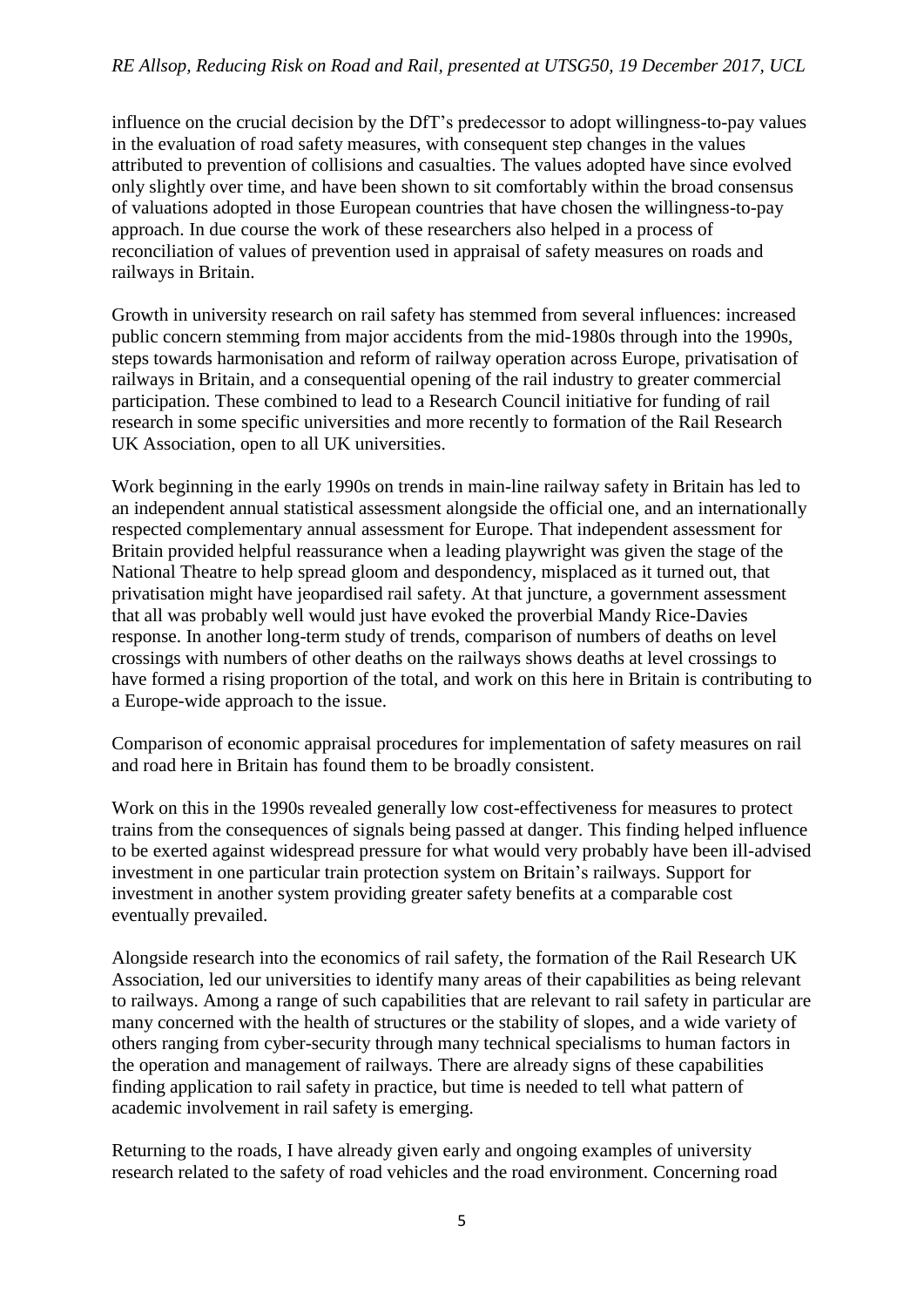users and their behaviour, there was already some psychological research in the early years of UTSG and before that.

But an interdepartmental review of road safety in the early 1980s led the predecessor of the DfT to feel justified in encouraging more behavioural psychologists in our universities to devote themselves to issues in road user behaviour.

The immediate outcome was a gathering by invitation at a country hotel to which one or two key experts from our near neighbours in mainland Europe and a number of professors from our own universities were invited. There followed a productive and much appreciated annual series of residential meetings which has only recently succumbed to the chill wind of austerity.

More substantial outcomes stemming from the readiness of a number of behavioural psychologists to respond to the initiative are exemplified by a nationally adopted technique for training children of preschool and primary school ages to cross the road and otherwise cope with the proximity of motor traffic, at first with but later without the company of responsible older people. Other outcomes, including still ongoing efforts, concern understanding and influencing the attitudes and choices of groups like young and midlife motorcyclists, newly qualified drivers (mainly but not all young), drivers of all ages in relation to choice of speed, use of alcohol and other recreational drugs and of prescribed medicines, and last but not least those who are or perhaps ought to be wondering whether to continue driving.

Complementary to the discipline of behavioural psychology in investigating some aspects of driver behaviour is the technical tool provided by the driving simulator. As a tool this has a much longer history than does UTSG, but in its modern form it was added to UTSG's collective toolbox at the beginning of the 1990s in one of our responses to a Research Council funding initiative. The simulator so established has been progressively enhanced through technical advances and further investment, and continues to enable a steady and influential flow of research, some of it explicitly safety-related.

Another initiative of the mid-1980s with vastly wider consequences was the advent of European Community funding for research – funding accessible to universities in partnership with practitioners and government across national boundaries in all Member States, including up to now the UK. This funding initiative seemed to usher in the era of the acronym as a *sine qua non* of a research project – a device into which as much ingenuity sometimes seemed to be poured as into the research itself.

UTSG members were well to the fore in taking up this funding opportunity by leading or joining consortia to carry out transport research. An early example in the field of road safety was a programme of projects concerned with the safety of vulnerable road users – one project having the acronym VRU-TOO. In this context, a vulnerable road user was one not protected by the body of a vehicle. Another such example in which British universities had a leading influence was known as MASTER and investigated many aspects of the management of speeds of traffic on European roads. These have been followed by a wide-ranging and still ongoing programme of research into e-safety – that is the effects on safety of various applications of information and communications technology used to enhance or adapt vehicles in ways which may assist or distract the driver. The potential benefits of such devices to safety can be enhanced, diminished or even negated by associated changes in the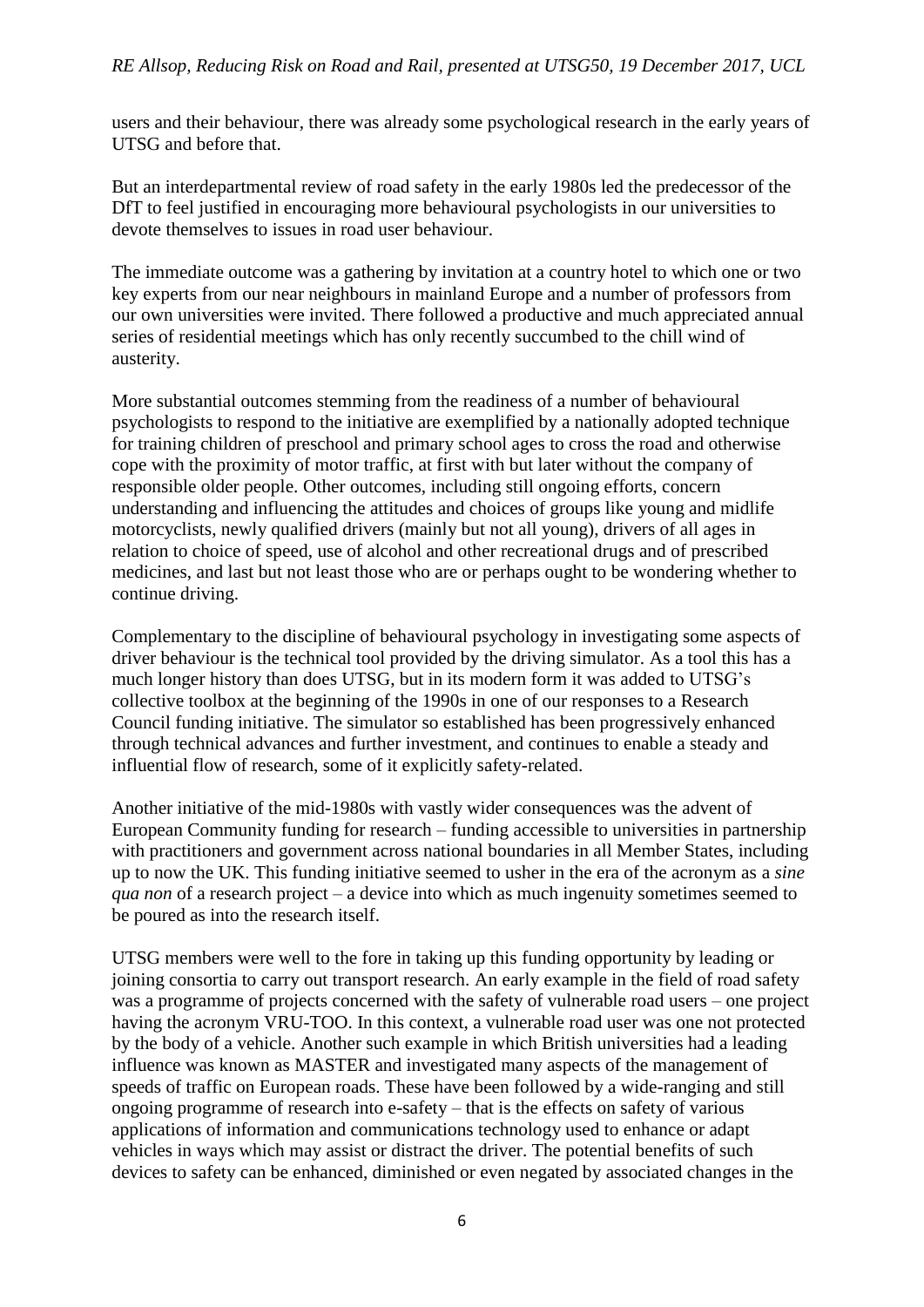behaviour of road users, notably drivers – or should we say in the light of upcoming autonomy, adult carers of vehicles?

The emphasis of these programmes, in safety as well as in other characteristics of road traffic, has been shifting strongly towards aspects of use of connected or autonomous vehicles – both technical and behavioural aspects – and implications of the introduction of these vehicles.

During the 1990s came an increasing realisation of how large a proportion of road collisions involve a vehicle being driven in the course of work – not just heavy vehicles with professionally qualified drivers, but also light vans for which specialised driver training is not legally required and numerous cars owned either by the driver's employer or by the driver themself. People can also be killed or injured while cycling or walking in the course of work. This has led to an ongoing programme of promotion of road safety in the course of work, which university research has helped to support – notably in terms of the scope for managements from the highest levels downwards to influence collision-involvement of drivers and vehicles throughout their organisations.

In our research related to transport safety, we have not been content only to advance knowledge, to share this with colleagues in practice and in government, and continually to update and enrich our teaching and training: we have also sought actively to influence policy. Of course this is true of many of our colleagues in UTSG, whatever their aspect of transport research, but it may well be particularly true for those of us concerned with safety, because a larger proportion of our work is liable quite frequently to become the subject of relatively accessible controversy in the media, including the social media, and by no means infrequently so in Parliament – devolved, at Westminster or in Brussels-Strasbourg.

There was scope for involvement of this kind from the early days of UTSG, and indeed before that, but the involvement took more explicit forms with the formation of PACTS (the Parliamentary Advisory Council for Transport Safety) in 1982 and ETSC (the European Transport Safety Council) in 1993. In both cases, academic researchers were involved from the outset and soon became deeply committed. ETSC is modelled on PACTS, which is one of its three founder-members, so the same generic outline description serves for both. They seek to work with the grain of Parliament, Ministers and the government service to support members of Parliament (of any party or none) who choose to concern themselves with transport safety issues – to help them to have access to evidence-based scientific advice about the issues they are addressing. Pursuing this objective naturally opens up opportunities to influence which issues parliamentarians take up, and on what basis in evidence.

The formation and growth in influence of PACTS was contemporaneous with the 1980s Interdepartmental Review of Road Safety and the evolution of the cross-party approach to central government leadership and local government, police and user responsibility in road safety that was expressed in the setting of the 1987 casualty reduction target, and helped Britain to achieve world-leading progress in road casualty reduction until the approach was so sadly abandoned by the Coalition Government soon after the election of 2010 – in favour of localism and a misplaced trust that numbers of casualties would continue to fall regardless.

Without the commitment of academics from the UTSG membership, PACTS would hardly have been able to build up its current respected position and record. And ETSC would have been much less likely to achieve lift-off in its crucial and provisional first two years when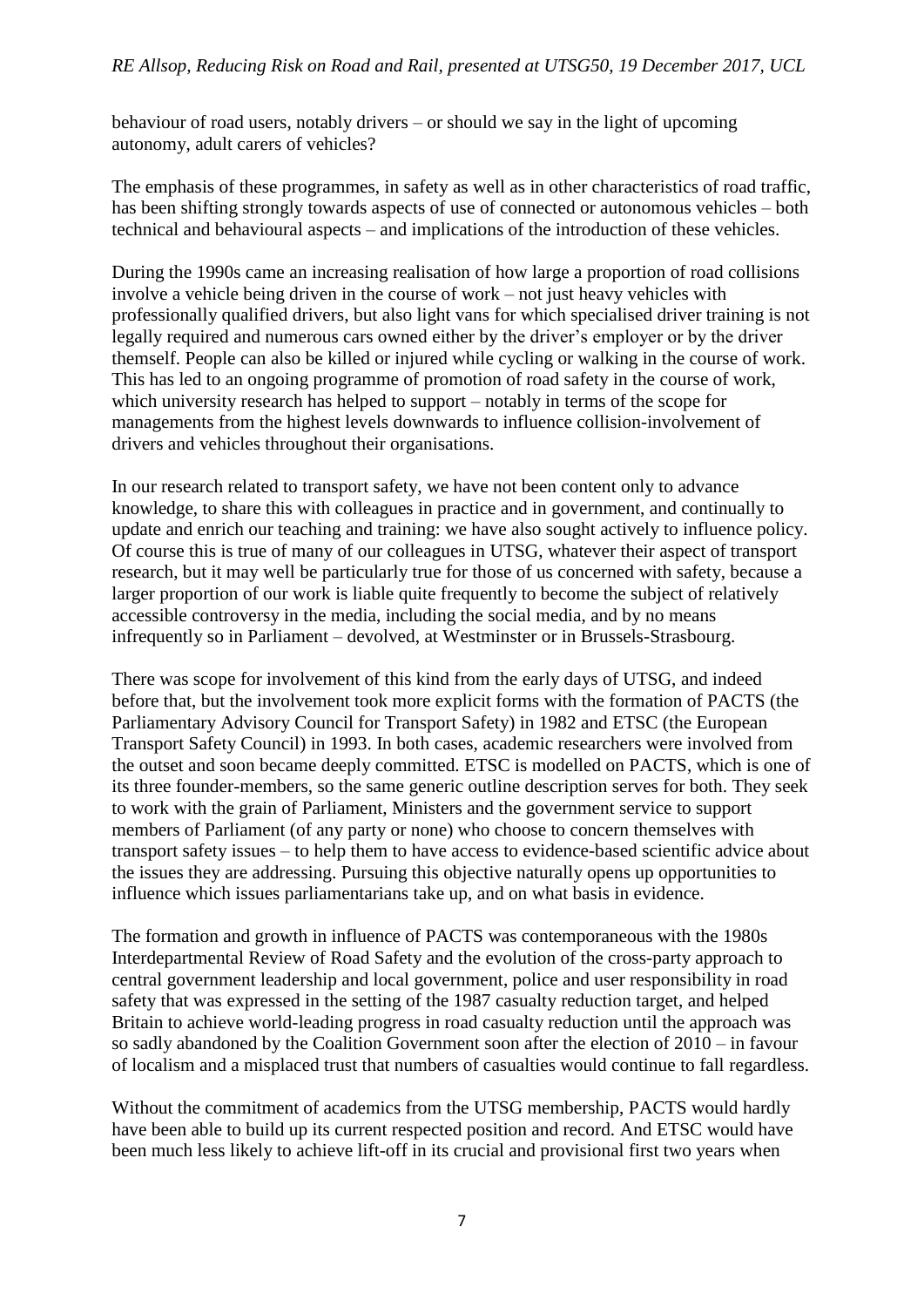experts with first-hand experience of the kind of role that was envisaged for the fledgling organisation were few, and the UK and PACTS were a unique source.

Topics on which our input has been influential at one or both levels include occupant protection (including that of child occupants), pedestrian protection, treatment of high risk sites, speed management, drink driving, work-related road safety and single-double summer time.

Of course ETSC has built also on immense inputs from Sweden and The Netherlands, and substantial ones from other European countries, but there can be little doubt that the input of UK researchers from UTSG and TRL Ltd and its predecessors has been more than proportionate.

European and global collaboration in road safety management with input from the UK has led to an encapsulation of the state of the art, as it has evolved over recent decades, under the banner *Safe System*. This can be summarised as having 6 essentials, starting with people – that is all of us – as road users:

- Mistakes will continue to lead to road collisions.
- The human body can withstand only limited forces without death or life-changing injury.
- Responsibility for prevention of death and life-changing injury should be shared by system providers, users, and providers of post-collision care.
- Safety management should be aligned with wider societal goals.
- Safety interventions should be shaped to meet long term safety goals.
- Interventions should be managed holistically to reinforce one another

For those working in road safety in Britain who have maintained a broad awareness, Safe System should contain little that is really new. It is consistent with the five pillars of the UN Decade of Action launched in 2011 and with the road safety strategy envisaged for Great Britain from 2010 onwards in the draft strategy *A Safer Way* on which the public were consulted in April 2009, and which had evolved from the bipartisan approach of the preceding 25 years but which was put to one side by the Coalition Government.

The presentation of Safe System in its OECD-ITF handbooks of 2008 and 2016 entitled *Towards Zero* and *Zero road deaths and serious injuries* nevertheless represent a challenging refresher.

Yet this presentation itself needs to be challenged in respect of *Zero*. The word 'zero' was brought into the international vocabulary of road safety by the Parliament of Sweden in 1997, when it adopted *Vision Zero,* under which it deemed that no loss of human life or limb is acceptable in return for any benefit of road transport.

Notwithstanding this being at odds both with the ways people live their lives (even with how they use the roads) and with the way governments need to behave in allocating resources among desirable objectives (even among different efforts to reduce avoidable death and injury), Vision Zero has undoubtedly had an inspirational effect in helping to accelerate the reduction in deaths and injury on the roads of higher-income countries since the late 1990s, and probably in helping to kick-start road safety management in middle- and lower-income countries.